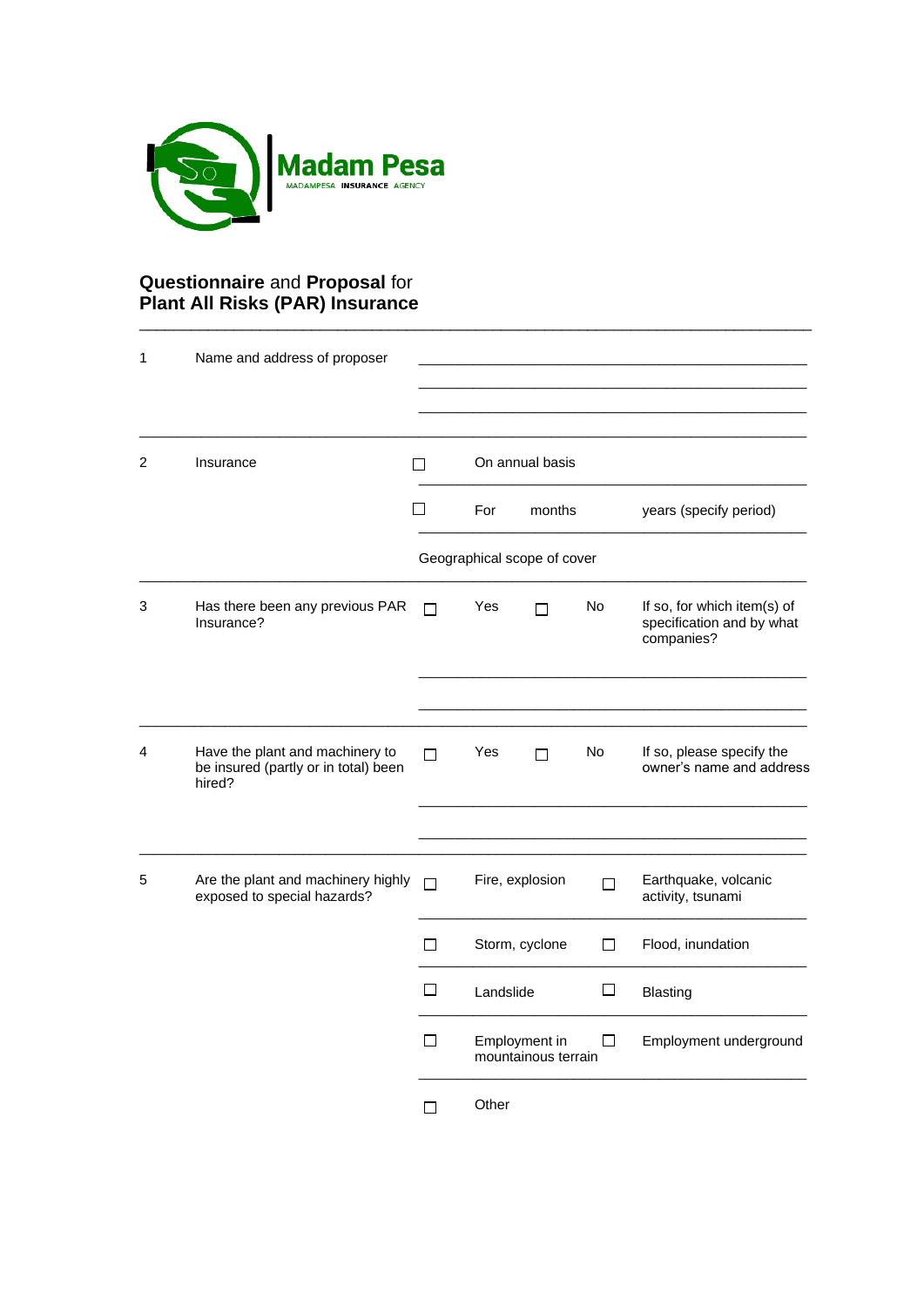| 6                                  | Do you wish the cover to include<br>extra charges for overtime, night work, work on public holidays?                                      |       |                                      |                                                                                                                                 |                                                                                                                                        |                             |  | Yes                                                  |                                                                    |
|------------------------------------|-------------------------------------------------------------------------------------------------------------------------------------------|-------|--------------------------------------|---------------------------------------------------------------------------------------------------------------------------------|----------------------------------------------------------------------------------------------------------------------------------------|-----------------------------|--|------------------------------------------------------|--------------------------------------------------------------------|
|                                    |                                                                                                                                           |       |                                      |                                                                                                                                 |                                                                                                                                        |                             |  |                                                      | <b>No</b>                                                          |
|                                    |                                                                                                                                           |       |                                      |                                                                                                                                 | Limit of indemnity for such extra charges:                                                                                             |                             |  |                                                      |                                                                    |
| 7                                  | Do you wish the cover to<br>Include inland transport?                                                                                     |       | ப                                    | Yes                                                                                                                             | No<br>If so, please specify :                                                                                                          |                             |  |                                                      |                                                                    |
|                                    |                                                                                                                                           |       |                                      |                                                                                                                                 | Maximum value transported by one means of transport:                                                                                   |                             |  |                                                      |                                                                    |
| Questionnaire<br>best<br>knowledge | We hereby declare<br>that the statements<br>made by us in this<br>and<br>Proposal are, to the<br>of<br>our<br>and<br>belief, complete and | agree | that<br>Questionnaire<br>above risk. | true, and we hereby<br>this<br>and<br>Proposal forms the<br>basis and is part of<br>any policy issued in<br>connection with the | It is agreed that the<br>insurers are liable in<br>accordance with the<br>terms of the Policy<br>only and that the<br>insured<br>lodge | will<br>not<br>other<br>any |  | nature.<br>The<br>undertake<br>in strict confidence. | claims of whatever<br>insurers<br>to deal<br>with this information |

 $\_$  ,  $\_$  ,  $\_$  ,  $\_$  ,  $\_$  ,  $\_$  ,  $\_$  ,  $\_$  ,  $\_$  ,  $\_$  ,  $\_$  ,  $\_$  ,  $\_$  ,  $\_$  ,  $\_$  ,  $\_$  ,  $\_$  ,  $\_$  ,  $\_$  ,  $\_$  ,  $\_$  ,  $\_$  ,  $\_$  ,  $\_$  ,  $\_$  ,  $\_$  ,  $\_$  ,  $\_$  ,  $\_$  ,  $\_$  ,  $\_$  ,  $\_$  ,  $\_$  ,  $\_$  ,  $\_$  ,  $\_$  ,  $\_$  ,

Executed at **Executed at CONFINGULARY CONTENTS Date** Signature Signature

 $\_$  ,  $\_$  ,  $\_$  ,  $\_$  ,  $\_$  ,  $\_$  ,  $\_$  ,  $\_$  ,  $\_$  ,  $\_$  ,  $\_$  ,  $\_$  ,  $\_$  ,  $\_$  ,  $\_$  ,  $\_$  ,  $\_$  ,  $\_$  ,  $\_$  ,  $\_$  ,  $\_$  ,  $\_$  ,  $\_$  ,  $\_$  ,  $\_$  ,  $\_$  ,  $\_$  ,  $\_$  ,  $\_$  ,  $\_$  ,  $\_$  ,  $\_$  ,  $\_$  ,  $\_$  ,  $\_$  ,  $\_$  ,  $\_$  ,